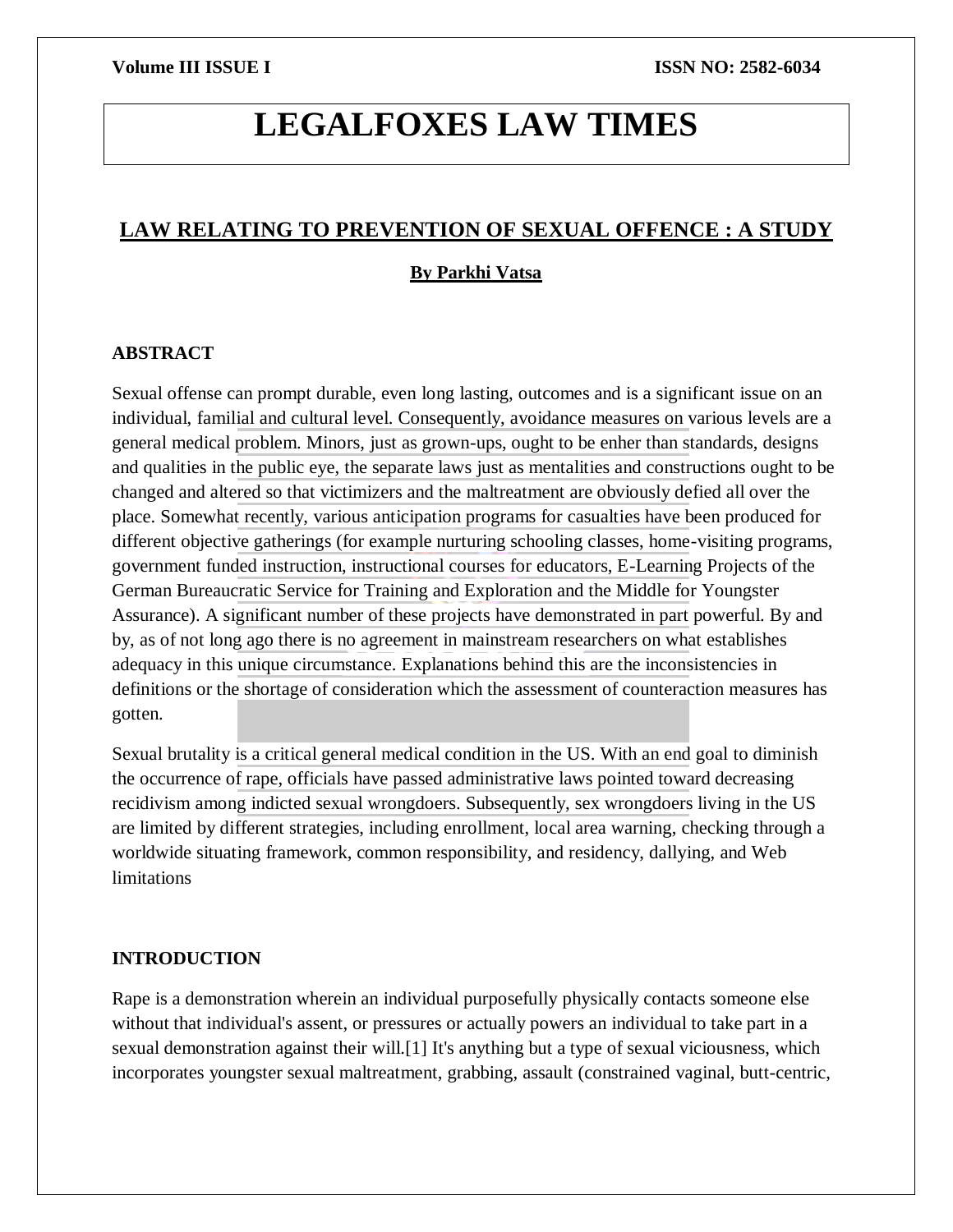or oral entrance or a medication worked with rape), or the torment of the individual in a sexual way.

# **DEFINITION**

Rape is a demonstration where an individual purposefully physically contacts someone else without that individual's assent, or constrains or genuinely powers an individual to participate in a sexual demonstration against their will.[1] It's anything but a type of sexual viciousness, which incorporates youngster sexual maltreatment, grabbing, assault (constrained vaginal, butt-centric, or oral entrance or a medication worked with rape), or the torment of the individual in a sexual way.

Sexual offence

As per (Section  $354A \text{ IPC}$ <sup>1</sup>, Inappropriate behavior is the:

Unwanted contacting or other actual contact

Asking or requesting sex or some other sexual movement

Offering comments which are of a sexual sort

Showing obscene material which may incorporate recordings, magazines, books and so forth

There is a different law on lewd behavior at working environments - The Lewd behavior of ladies at working environment (avoidance, forbiddance and redressal) Act and Rules 2013 . There are arrangements in the primary criminal law (the Indian Reformatory Code or IPC) which are not the same as the exceptional law on lewd behavior:

The IPC isn't restricted to lewd behavior at the working environment, however rebuffs such badgering done anyplace.

The IPC makes it conceivable to document a criminal grievance on the off chance that you have been physically bugged, while the unique law gives you the choice of looking for common cures and harms, including your office organization<sup>2</sup>.

The discipline for the initial three sorts of inappropriate behavior is three years when contrasted with the fourth kind (offering physically shaded comments) which is one year.

# **STALKING**

 $\overline{\phantom{a}}$ 

<sup>1</sup>Indian Penal Code 1860 2 *ibid*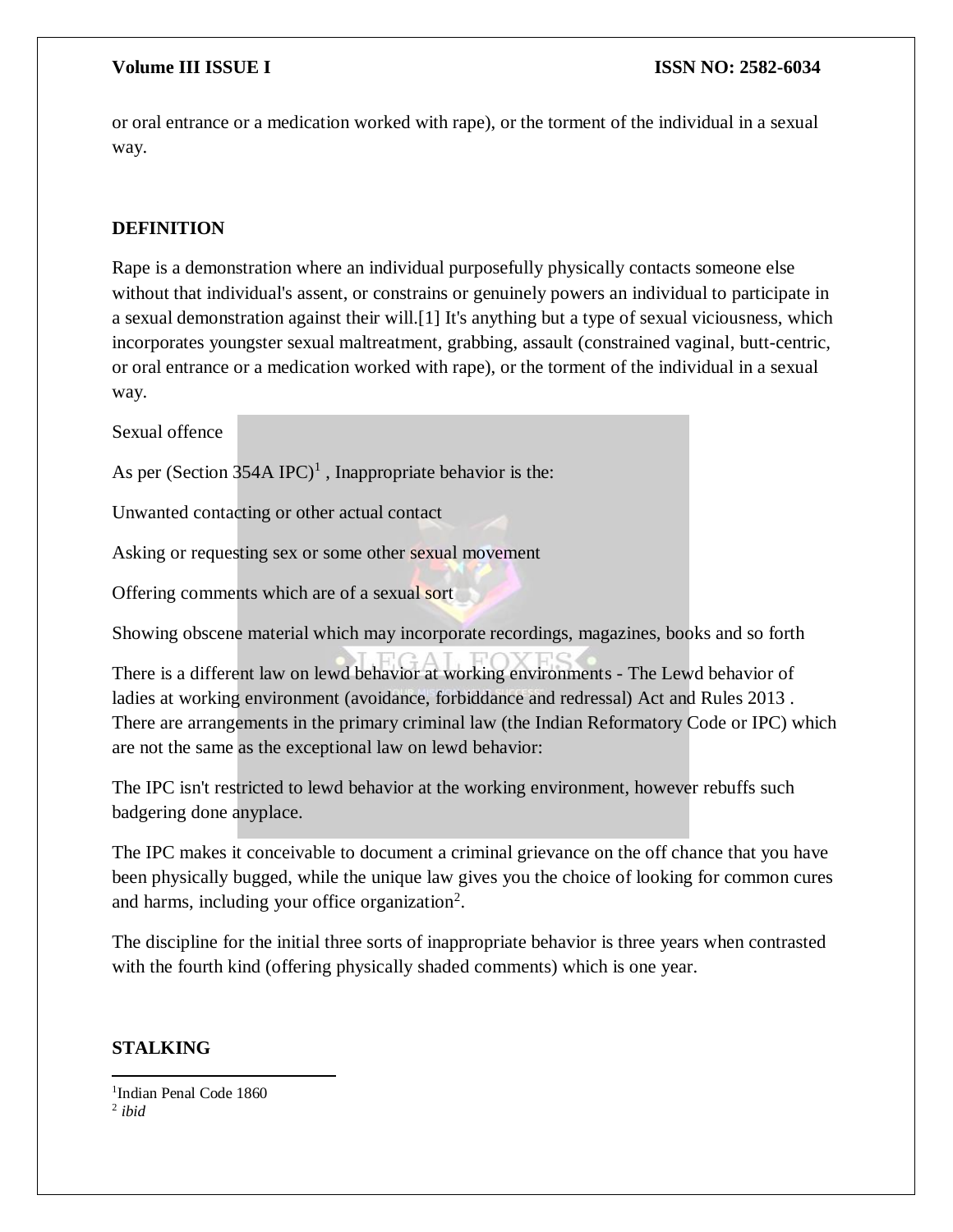As per Segment 354D IPC, Following is -

Consistently following a lady or reaching her,

Either on the web or face to face

Where she has plainly shown she doesn't need the consideration

It is rebuffed by three years for a first offense, and five years for rehash offenses.

The segment makes a special case if an individual is following a lady as a feature of a lawful obligation to do as such .

*Example*: Jeevan is a cop finding a medications shipment and has been checking messages gotten by Stuti. This would be covered by the special case.

The discipline is prison season of as long as three years alongside a fine. In the event that somebody is seen as blameworthy of perpetrating a similar wrongdoing more than one time, the discipline is prison season of as long as five years alongside a fine .

Essential ingredients

As expressed above, there are fundamentally seven fundamental fixings to establish an assault

LEGAL FOXES O

Without wanting to;

Without her assent;

With assent acquired by placing her or some other individual in whom she is intrigued under dread of death or of hurt;

With assent given under a misguided judgment of certainty that the man was her better half.

Assent is given by the explanation of weakness of psyche, or under the inebriation of any stunning or unwholesome substance;

Ladies younger than eighteen with or without assent;

At the point when a lady can't impart assent.

Against her will

The term "will" basically implies the desire of whether to do any act or not. However, both these expressions 'Against the will' and 'Without the consent' sounds similar but there is a difference between them because an act is done' Against the will' is obviously 'without consent' but its

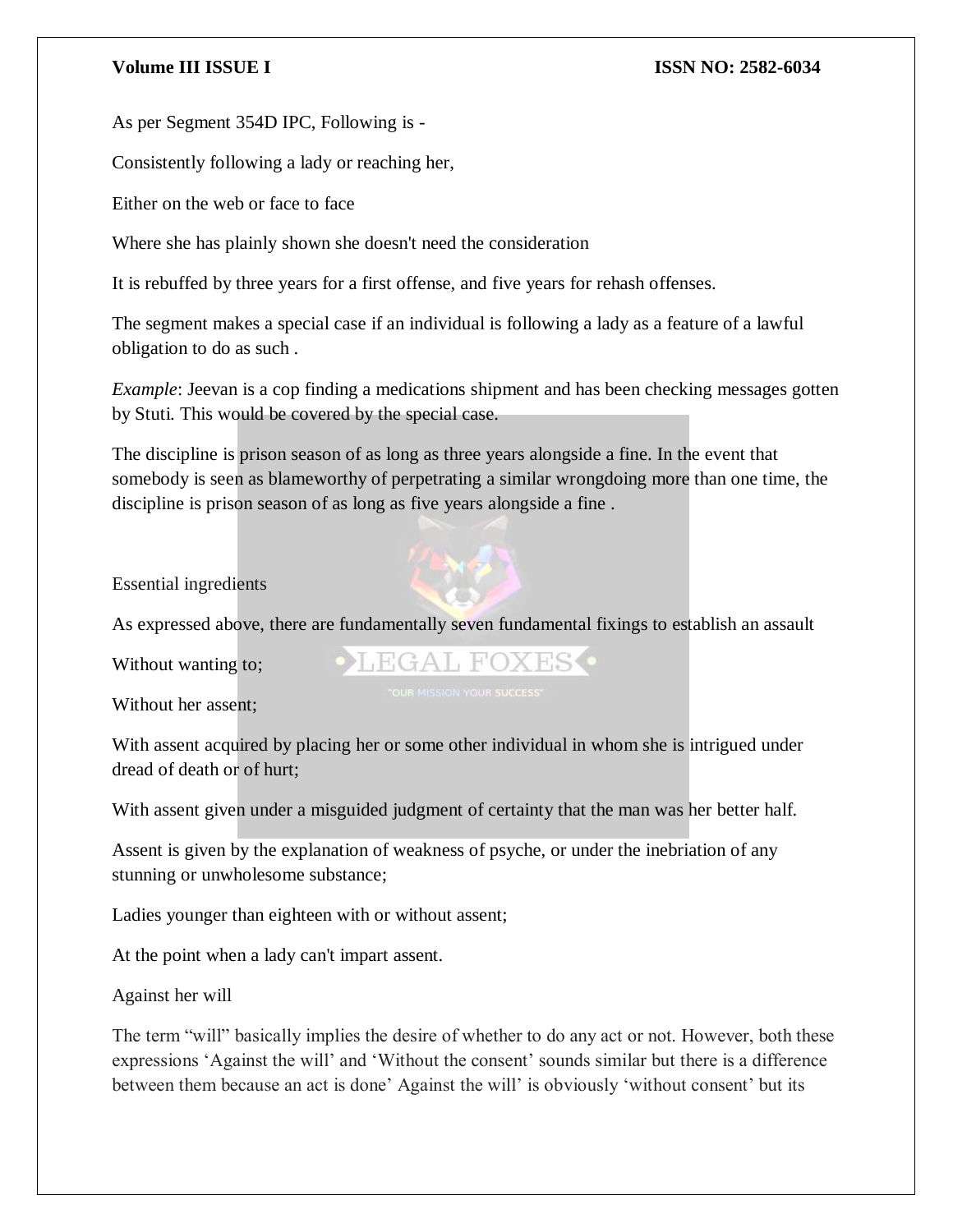converse is not true. The concept of 'Against her will' was first explained by the court in the case of *[Chotelal vs State of Uttar Pradesh](https://indiankanoon.org/doc/128230190/)*, where it was held that 'Against her will' means that the sexual intercourse has been done despite the woman has resisted and has opposed to the intercourse

# **Consent Obtained under Fear of Death or of Hurt**

[Section 375\(c\)](https://indiacode.nic.in/handle/123456789/2263?view_type=browse&sam_handle=123456789/1362) of the IPC asserts that consent of the woman in order to exonerate the accused of the charge of rape must be given freely and voluntarily without any fear of death or injury. In such a case the consent obtained will not be valid consent. The scope of the clause has been widened by the Criminal Law (Amendment) Act 1983 by the insertion of the words "or any person in whom she is interested" after the words "putting her" in fear of death or hurt in the clause. In the case of *[Prakash vs State of Maharashtra](https://indiankanoon.org/doc/636292/)<sup>3</sup>* , where there was sexual intercourse with the wife by the businessman and policeman where they obtained the consent because they started beating her husband. The court held them liable and said that the actual force is not necessary but a threat to use force is sufficient to obtain the consent for intercourse.



Consent of a Woman under Eighteen Years of Age

As incorporated in [Section 375\(6\)](https://indiacode.nic.in/handle/123456789/2263?view_type=browse&sam_handle=123456789/1362) of the IPC, a man is said to commit a rape, if the consent has been taken of a girl who is below the age of eighteen. Earlier, the age for giving the consent was sixteen but after the Criminal Law Amendment Act, 2013, it was extend to eighteen years after the Nirbhaya Case to prevent the sexual offences and abuse to the teenagers, because the courts have interpreted that girls of the age group from 13 to 18 years are not that mature to understand the consequences of the acts related to intimated relations, therefore, the courts have immuned them. Also, the fact that every person gets its every right when he/she becomes an adult and the age is considered as eighteen years, therefore, the age for giving the consent is to be made as eighteen years.

# **Marital Rape—An Exception to 'Rape'**

 $\overline{\phantom{a}}$ 

Marital Rape is the sexual intercourse between the husband and the wife without the consent of the wife. It is recognized as an exception in the definition of rape as incorporated under Section

<sup>&</sup>lt;sup>3</sup> Jeewan Prakash vs The State Of Maharashtra on 9 March, 1972, AIR 1973 SC 278, 1973 CriLJ 307, (1972) 3 SCC 266, 1972 (4) UJ 802 SC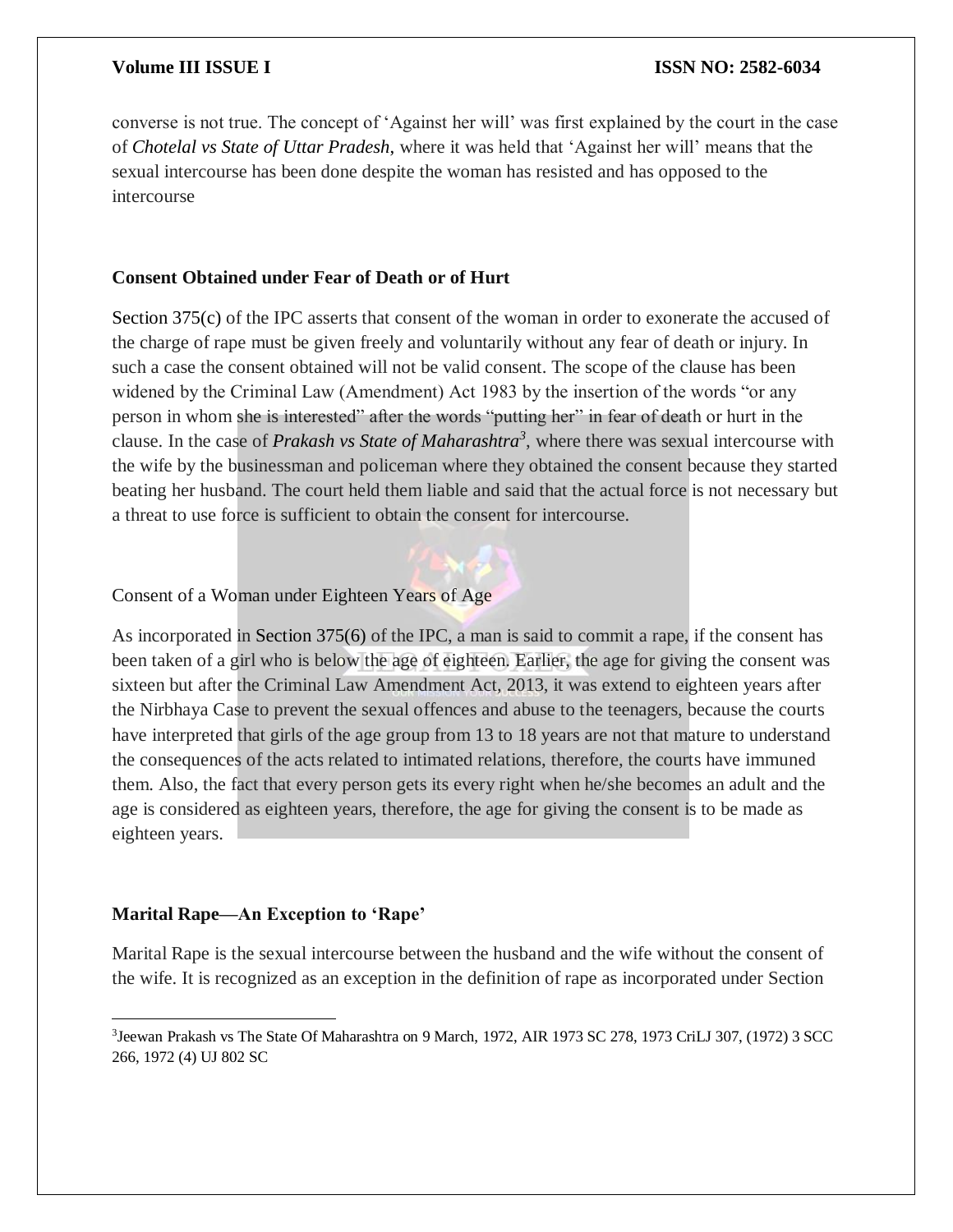375 of IPC<sup>4</sup> stating that "Sexual intercourse or sexual activities with a man with his own wife, the wife not being under fifteen years of age, is not rape".This topic has two sides, from the view of a man and the other from the woman. If we see from the woman side, sexual intercourse with a wife without her consent amounts to physical and sexual violence as held in the case of *State of Karnataka vs Krishnarappa<sup>5</sup>* , also, in the case of *[Suchita Srivastava vsChandigarh](https://indiankanoon.org/doc/1500783/)*  [Administration](https://indiankanoon.org/doc/1500783/)<sup>6</sup>, Right to make choices were given related to sexual activities, with right to liberty, privacy, dignity and bodily integrity under [Article 21](https://www.india.gov.in/sites/upload_files/npi/files/coi_part_full.pdf) of the constitution. The constitutionality of this exception has also been challenged in several petitions as violative of [Article 14](https://www.india.gov.in/sites/upload_files/npi/files/coi_part_full.pdf) and 21 of the Indian Constitution. As Article  $14<sup>7</sup>$  states about the equality before the law and equal protection of laws, the woman is discriminated against the criminal law who are the victims who have been raped by the husbands. This section also discriminates against the married woman by denying them equal protection from rape and sexual harassment. One more concern if we see especially from the side of a married woman, this exception has created the classification between the married and unmarried woman, because unlike married woman, unmarried woman is protected under IPC but if a married woman is being raped by her husband, then, she cannot claim justice under IPC due to lack of legislative provisions regarding marital rape under IPC, they can just move to the court with the offence of domestic violence, whose punishments are different and are less strict as compared to the provisions under IPC.

If we see it under the ambit of Article 21 of the constitution, this violates their right to life with dignity, because it is totally the choice of a woman to engage herself in sexual intercourse or not and you cannot force her. Thus, it had been recognized in the case of *[Justice K S](https://indiankanoon.org/doc/127517806/)*  [Puttaswamy\(Retd.\) vs Union of India](https://indiankanoon.org/doc/127517806/)<sup>8</sup>, where the court held that the right to privacy as a fundamental right and held that right to privacy also includes 'Decisional Privacy', especially an ability to make intimate decisions primarily consisting of a sexual or procreative nature and also which is in respect of the intimate relations. If we look from the man's side, if this exception is criminalized under IPC, then, it will lead to increase in a number of false complaints just for the sake of personal revenge and ego and it will overburden the judiciary. Another big concern is intercourse with the husband denies the concept of 'Against her will' because as we know from the earlier times, India has been known to as a patriarchal society end at the time when IPC was made, the woman was considered not as a separate entity but as a chattel of her husband but Indian law has recognized woman as separate entity and laws are made accordingly. Also, this fact should be considered that if the woman is married, then she becomes the wife of her husband

4 ibid

<sup>5</sup>The State Of Karnataka vs Krishnappa on 30 March, 2000 CriLJ 1793, JT 2000 (3) SC 516, 2000 (2) SCALE 610, (2000) 4 SCC 75, 2000 2 SCR 761, 2000 (2) UJ 919 SC

<sup>6</sup>Suchita Srivastava & Anr vs Chandigarh Administration on 28 August, 2009 ,Bench: K.G. Balakrishnan, P. Sathasivam, B.S. Chauhan

<sup>7</sup> Indian Constitution Act 1950

<sup>8</sup> Justice K.S.Puttaswamy(Retd) vs Union Of India on 26 September, 2018 , SC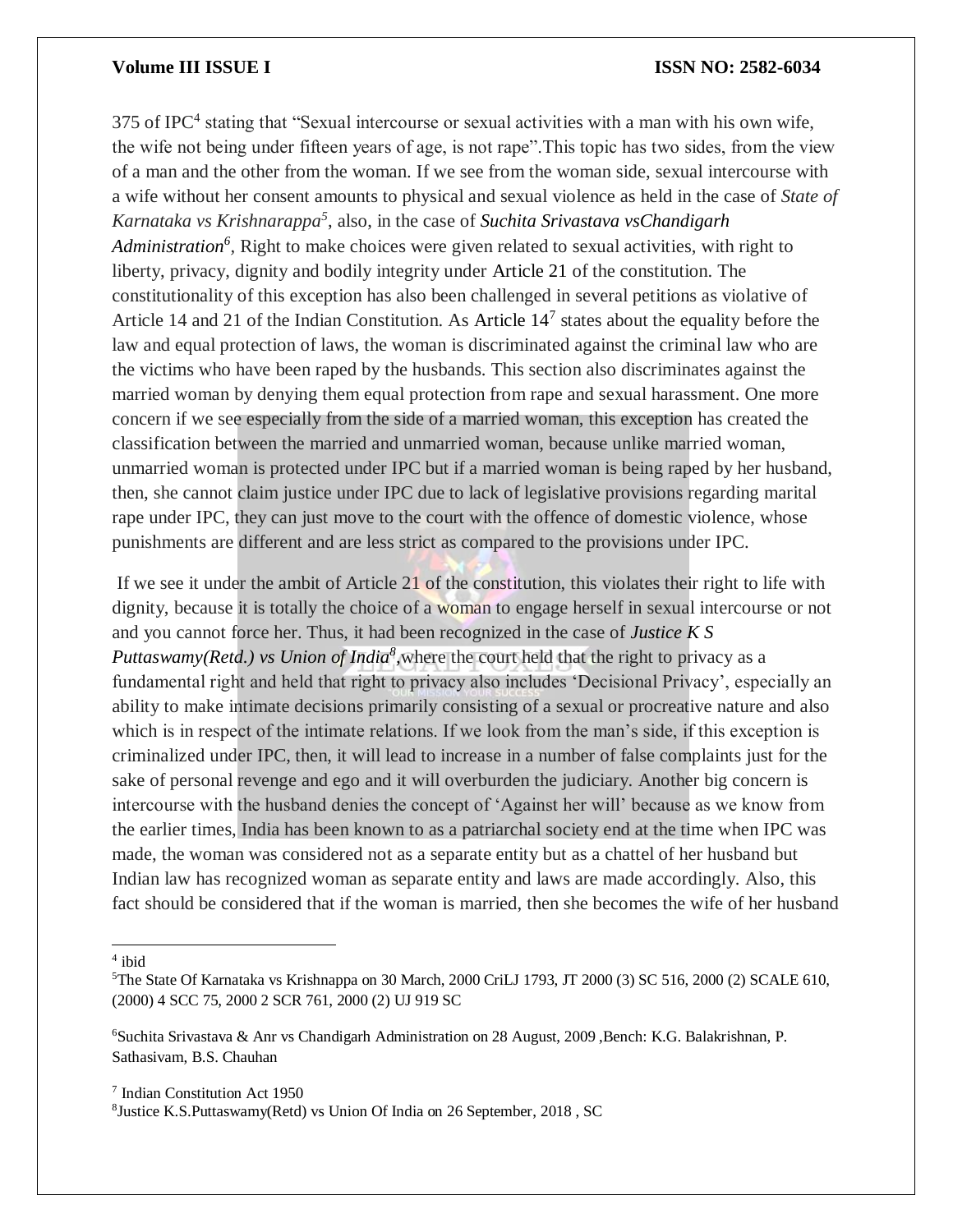and not the slave of her husband and thus she has the right to whether to engage herself in the intimate relations or not and therefore legal provisions should be made on Marital Rape.

### **Punishment for Rape**

The provision for punishment for rape is stated under Section  $376$  of the IPC<sup>9</sup> where the rigorous imprisonment for not less than 10 years is given which can be extended up to imprisonment for life. Also, some entities are specified separately, namely, public servant, police officers, members of armed forces, management of staff or jail or if the rape is committed repeatedly on the same woman, are also subjected to liable for the rigorous imprisonment for not less than 10 years and can be extended up to imprisonment for life and will also be liable for fine for the same. Also, if the rape is committed to a woman who is under the age of twelve, he will be liable for the imprisonment which shall not be less than 20 years and can extend to imprisonment for life as incorporated under [Section 376AB](https://indiacode.nic.in/show-data?actid=AC_CEN_5_23_00037_186045_1523266765688§ionId=47650§ionno=376AB&orderno=427) of the IPC. The legislation have made further and separate provision for the sexual intercourse by a person in authority which basically means if there is a fiduciary relationship between a man and a woman meaning thereby, where one person is in a position to dominate the other like the relationship between a doctor and a patient, or by the manager of a jail of a custody, where a man who has committed the offence is liable to the rigorous imprisonment for not less than 5 years which can extend up to 10 years and is incorporated under [Section 376B](https://indiacode.nic.in/show-data?actid=AC_CEN_5_23_00037_186045_1523266765688§ionId=46154§ionno=376B&orderno=428) of the IPC. This provision was made to restrict the sexual abuse to a woman by the doctor because " doctor " is a position which can easily influence the patient and the patient believes in them easily, thus, no questions can be raised against their acts to the patients, therefore, this provision limits the sexual abuse especially by the doctors. Also, after the Nirbhaya Case, 2012, some provisions were modified and some new provisions were added like earlier the punishment for rape was earlier 7 years of imprisonment but changed to 10 years, stalking was also made as an offence and imprisonment up to 3 years was made for the same under Section  $354D$  of the IPC<sup>10</sup>, the imprisonment for the offence of Gang rape was increased from not less than 10 years to not less than 20 years under [Section 376D](https://indiacode.nic.in/show-data?actid=AC_CEN_5_23_00037_186045_1523266765688§ionId=46156§ionno=376D&orderno=430) of the IPC. Also, earlier there were no provisions made for the unwelcome physical contact, words or gestures, demand or request for several favours, showing pornography against the will of a woman or making sexual remarks but now all these activities are recognized as an offence and laws are made under IPC.

# **Rape Causing Death or Resulting in Persistent Vegetative**

 $\overline{\phantom{a}}$ 

<sup>9</sup> Indian Penal Code 1860 10*ibid*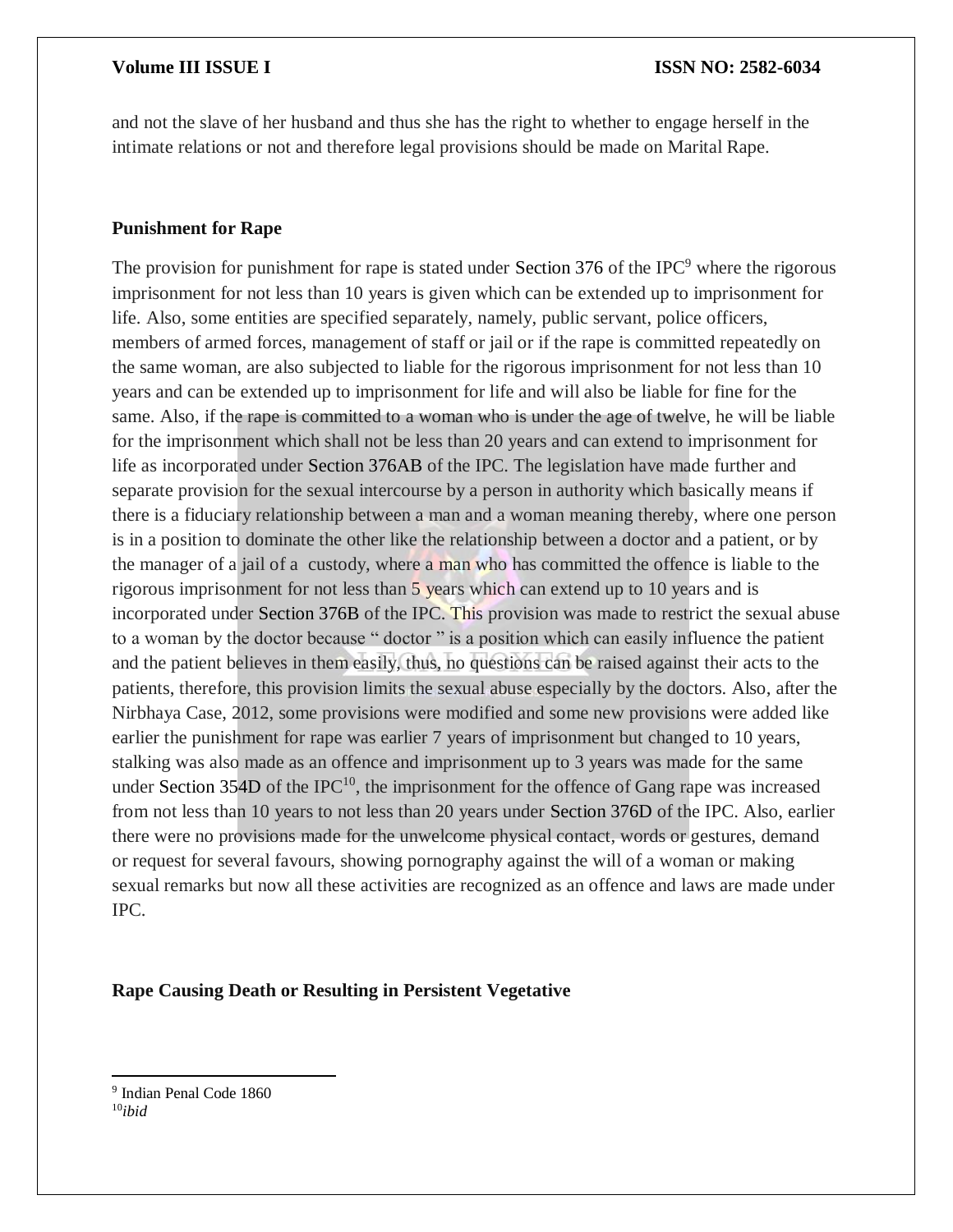The court has defined 'Persistent Vegetative State' as 'a person who is alive but does not show any evidence of being aware of his environment is known to be in a position of 'Persistent Vegetative State. This definition and the term was not under the IPC before 2013, but its need occurred after the Nirbhaya Case because in that case the victim after being raped was left in such a position that she was not in an aware state and was later died, thus, after several discussions, this provision was incorporated under Section 376A of the IPC under the Criminal Law Amendment, 2013<sup>11</sup> which states that when the offence is committed under Section 375 of the IPC and in the course of commission inflicts an injury which causes the death of a woman or causes the woman to be in a persistent vegetative state will be liable for the rigorous imprisonment of not less than twenty years which can be extended to imprisonment for life.

### **Consensual Sexual Intercourse not amounting to Rape**

As the term 'Consensual Intercourse' suggests, it means the sexual intercourse between a man and a woman with the consent of the woman. However, this statement seems to be simple that obviously sexual intercourse with the consent of a woman is not rape but the problem occurs in those cases where a man obtains the consent of a woman by making a promise that he will marry her but later refuse to do so. These cases are witnessed mostly in live-in relationship cases. Also, the Supreme Court have differentiated between the rape and consensual intercourse emphasising on the distinction between "breach of promise" and "false promise" as breach of promise means that at the time of the intercourse, the consent was obtained with the bonafide intention but later the circumstances were such that the man has later refused to marriage and therefore it does not amount to rape because that refusal could be due to the family pressure or other domestic problem and therefore that intercourse does not amount to rape whereas, for a false promise, the requirement is that there had to be the mala fide intention of a man and he had made the promise to marry for just obtaining the consent of a woman and therefore he will be liable for rape under Section 375 of the IPC. The court also said that it is not every time the man wants to engage in the intimate relations but there may be the cases where the woman agrees to engage herself in the intimate relations on the account of "her love and passion for the accused" and not based on the "misconception made by the accused".One big concern regarding this situation is that the court says that if there has been consensual sexual intercourse has been done between a man and a woman by obtaining the consent of a woman to marry her and later refuses, then, he will be liable only if it is been proven that his intention was mala fide at that time, so, the burden of proof is on the woman to prove the bad intention of a man and it is very difficult to prove but on the other side, it is mandatory also otherwise, it will lead to the malicious proceedings by the woman. So, I think this law is gender-neutral and its application will depend on the facts and circumstances of each case.

<sup>&</sup>lt;sup>11</sup> Criminal Law Amendment Act 2013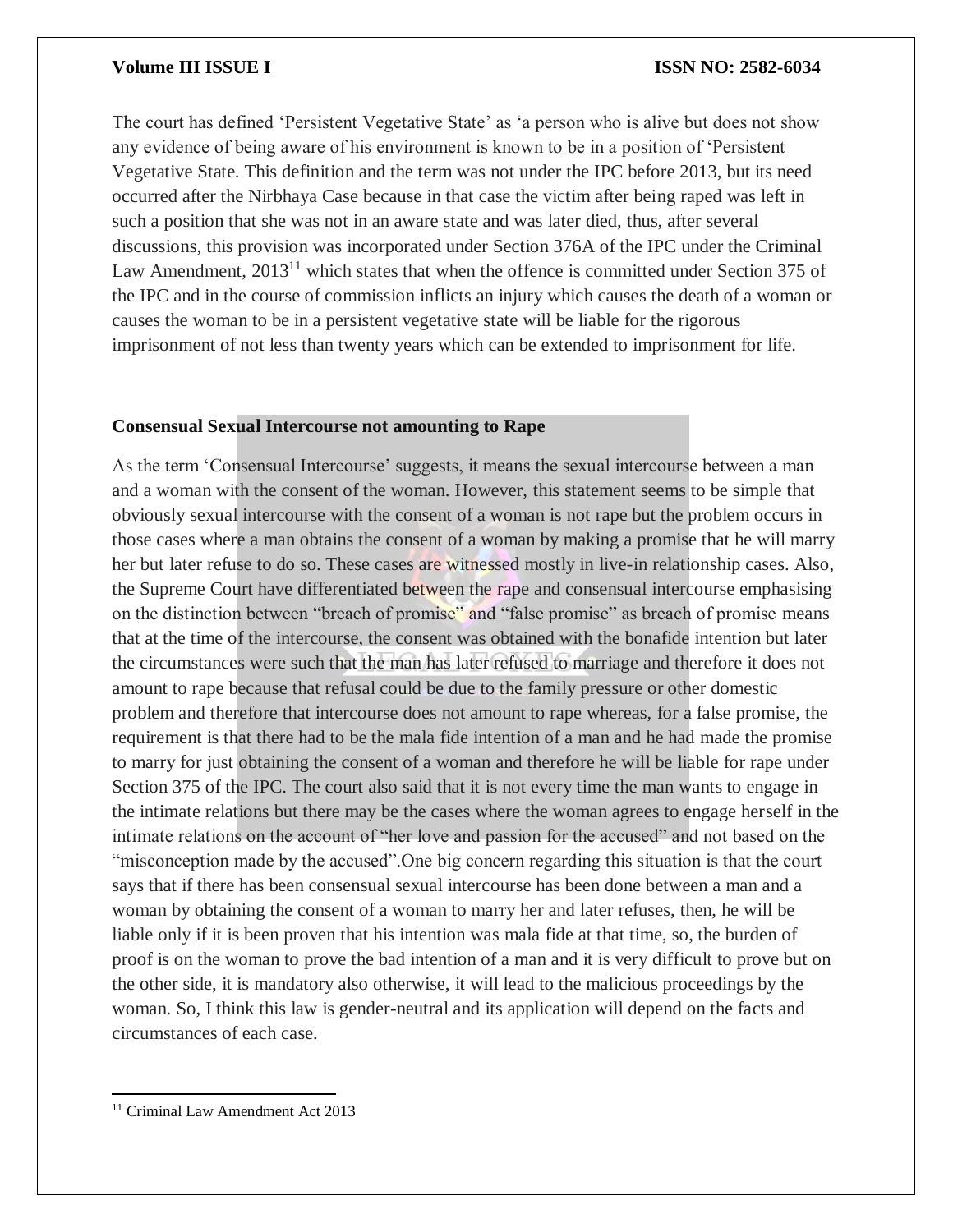### **Disclosure of Identity of Rape Victims**

[Section 228-A](https://indiacode.nic.in/show-data?actid=AC_CEN_5_23_00037_186045_1523266765688§ionId=45987§ionno=228A&orderno=260) of the IPC which was inserted after the Criminal Law Amendment Act, 1983<sup>12</sup> states about the disclosure of the identities of certain offences, in which it has been specifically written that whoever prints or publishes about the identity of the victims related to the offence mentioned in Section 376, 376A, 376B, 376C, 376D, 376DA, 376DB, 376E will be liable for imprisonment for either description of the term which may be extended up to two years and shall also be liable for the fine. It has also been mentioned in [Section 23](https://indiacode.nic.in/show-data?actid=AC_CEN_13_14_00005_201232_1517807323686§ionId=12872§ionno=23&orderno=23) of the POCSO (Prohibition of Children from Sexual Offences) Act,  $2012<sup>13</sup>$  to imprisonment for two years if any person has revealed about the name, address, photograph, family details, schools, neighbourhood and similarly the restrictions are also made in Section 21 of the Juvenile Justice Act, 2000<sup>14</sup>. The proposed idea behind this was to save the victim from the post offence atrocities of society which came in the form of ridicule and deterioration of marriage prospects. Rape and sexual assault victims were commonly targeted as one who was abetting the crime. Surrendering to the social stigma of victimization after the crime, the legislature came up with Section 228A prohibiting anyone from making the identity of a victim of such offence known. While it cannot be denied that the media houses and news reporting agencies are cautious about such law, still there have been instances where there have been willful or negligent breaches. But the irony and apathy about these provisions are there have been many instances where the judiciary whether the Supreme Court, the High Court or the Trial Court have rashly disclose the identity of the victims in several cases and these judgements were widely circulated by the websites, social media. However, the courts have conveniently ruled that provisions given under Section 228-A are not applicable to the judicial servant acting in a bonafide manner.

The Hon'ble Supreme Court in the case of *[State of Karnataka vs Puttaraja](https://indiankanoon.org/doc/46627/)* has stated that in the cases related to sexual offences, the name of the victim will not be revealed by the courts but instead of name, they will be called as 'victim' in the case for the social object to prevent the social victimization of the sexual offence for which the Section 228-A was enacted. Also if we emphasis this section, it has been made as a non- compoundable offence to prevent the powerful media houses from purchasing the victim's approval from money for selling the news. As these days, care should be taken on social media rather than to media houses because now the news spread very fast through Whatsapp, Facebook etc. and people share it in the bonafide intention and not to harm the reputation of the other but they are unaware about the consequences of their act, therefore, certain restrictions should be made by the Ministry of Information and Technology to prevent the sharing of the identities of the victim because reasonable restrictions can be imposed by the state to right to freedom of expression guaranteed under our Constitution.

<sup>&</sup>lt;sup>12</sup> Criminal Law Amendment Act 1983

<sup>&</sup>lt;sup>13</sup>Protection of Children from Sexual Offences 2012

<sup>14</sup> Juvenile Justice Act 2000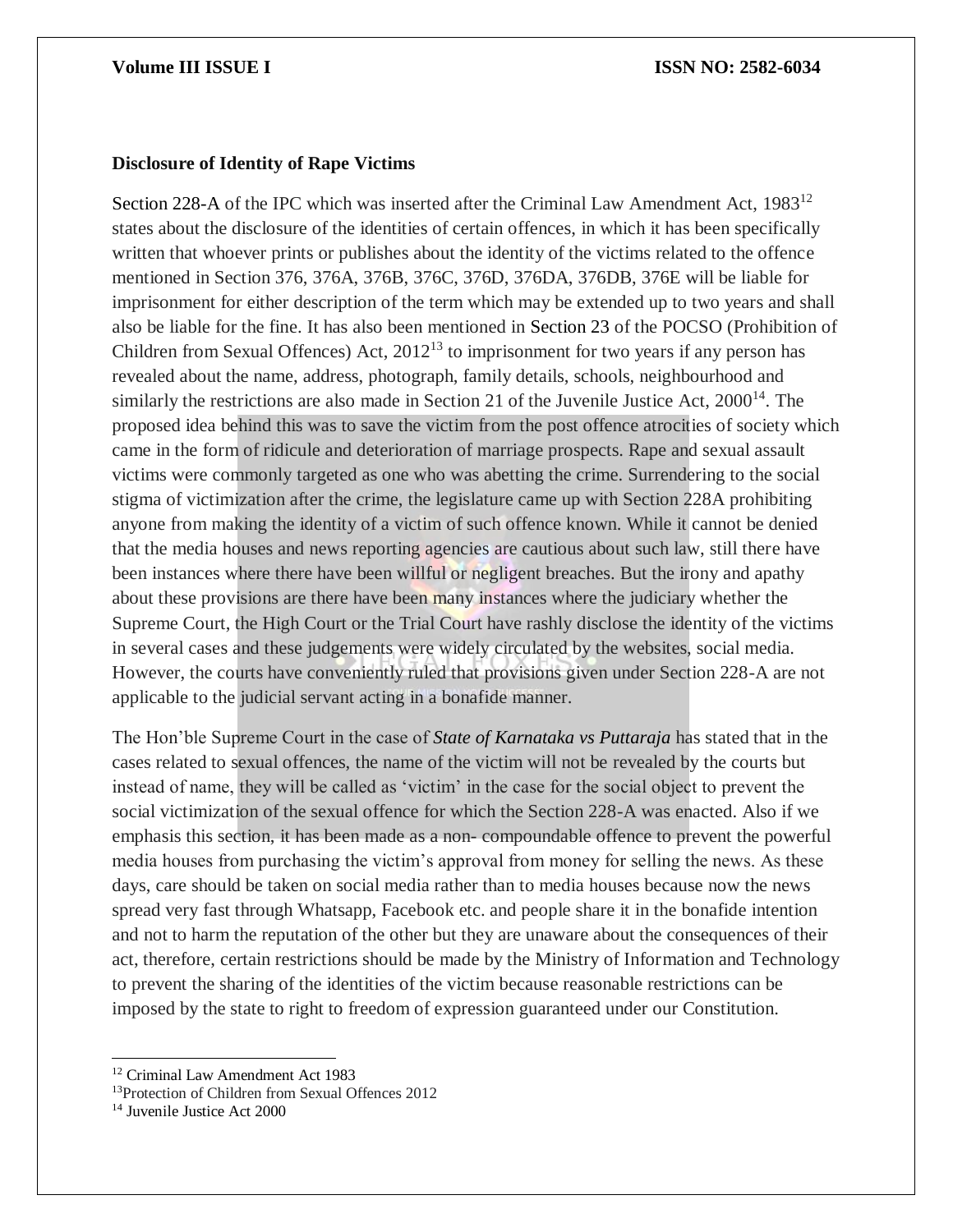### **Consequences for sexual offender**

Registered sex offenders face many integration barriers as a result of their designation; for example, limited access to housing, education, and employment as well as community segregation and harassment, which could increase their risk for committing additional crimes, including subsequent sex crimes. In 2000, the Campus Sex Crimes Prevention Act was implemented, requiring all institutions of higher education to monitor registered sex offenders who register at their schools. Many institutions place additional admissions restrictions on registered sex offenders. At Eastern Oregon University, registered sex offenders can be denied admission if their coursework requires them to have close contact with an individual in a private setting. $15$ 

In addition, at the State University of New York, registered sex offenders who apply for admission must go before a committee to explain their crimes and describe the measures they have taken to ensure rehabilitation. If the school perceives that the risk to the campus community is high, then admission can be denied. If the registered sex offender is granted acceptance, the campus police must take measures to notify the campus community, including posting the information on a Web site, contacting classmates and professors, and posting flyers around campus.<sup>16</sup>

Also, whereas it is challenging in general for a person with a criminal history to find employment, it may be even more difficult for a registered sex offender to do so.<sup>17</sup> There has been much qualitative research on the employment effects of a registered sex offender designation. For example, the Human Rights Watch conducted a 2-year study on the collateral consequences of the designation and reported the effects that it has on registered sex offenders' ability to secure employment and thus income. Results showed, more often than not, that registered sex offenders have a difficult time holding a job. The report cited cases of individuals who were fired from long-term employment when their status as a registered sex offender became public. "The Predator Next Door,"<sup>18</sup> an NBC News documentary, tells the story of a registered sexual offender whose employment was terminated because of community notification and exemplifies this collateral consequence. In some states, laws mandate that employer

<sup>15</sup> http://www.eou.edu/saffairs/handbook/offend.html

<sup>16</sup> http://www.suny.edu/sunypp/documents.cfm?doc\_id=447

<sup>17</sup> http://www.urban.org/UploadedPDF/410855\_holzer.pdf

<sup>18</sup> http://www.youtube.com/watch?v=RsUKlsKmuVA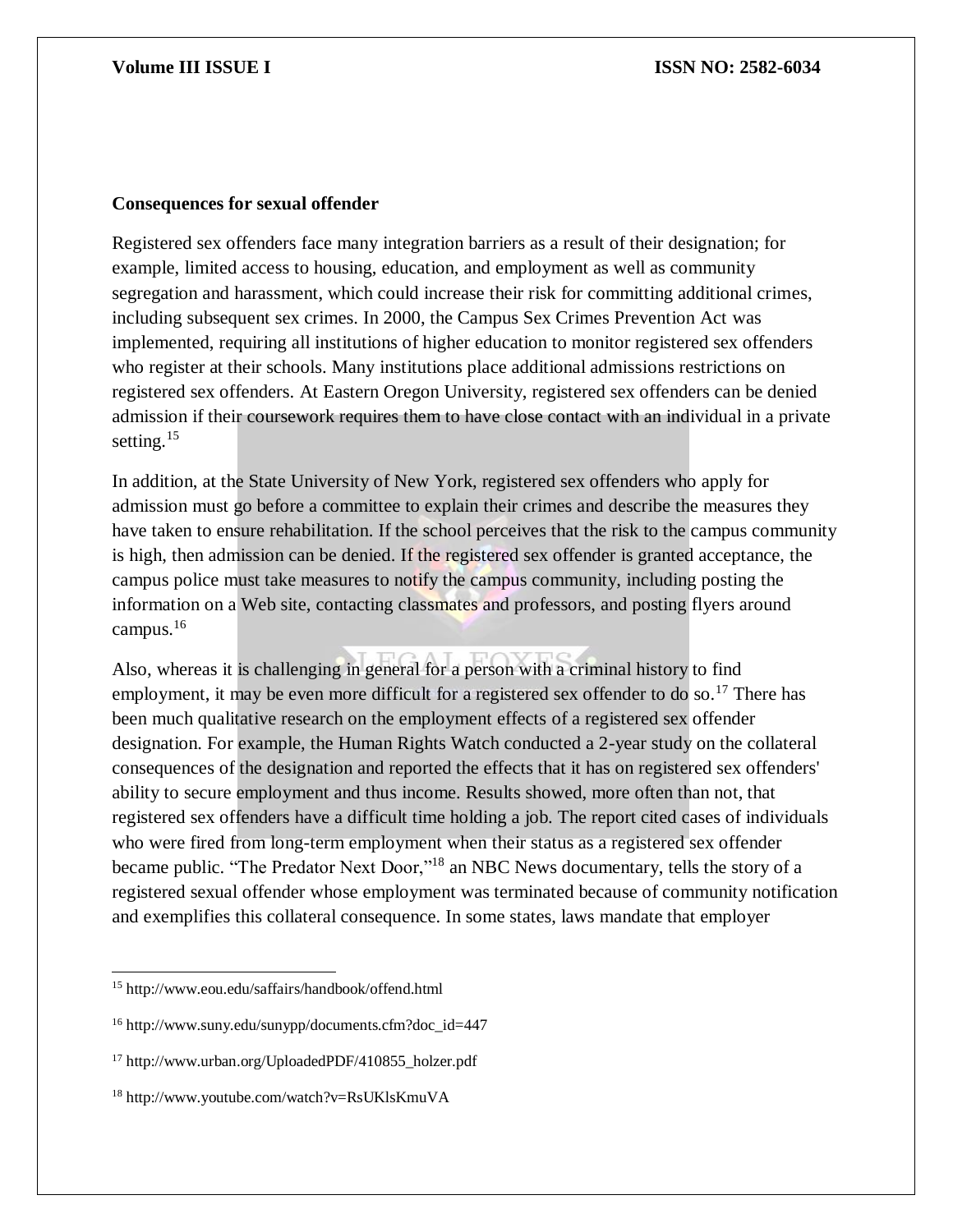information be included as part of any community notification. This could also serve as a deterrent to employment.

A final consequence for registered sex offenders is vigilantism, ostracism, and community segregation. Explicit within Megan's Law is the disclaimer that the registry cannot be used to threaten or harass registered sex offenders. However, many such cases have occurred. Sample and Kadleck<sup>19</sup> interviewed 35 Illinois legislators to examine their perceptions of sex offenders and how those perceptions might influence policy. According to one legislator:

*I wouldn't say this in some crowds, but we have documented cases of vigilantism with people going to the wrong house or beating up the wrong guy. That's what I was afraid of. We are supposed to be stopping violence, not promoting it, and what does it promote when you tell everyone where these guys live?<sup>20</sup>*

A quick search for stories about the reactions of communities to the public registry reveals many examples of such unintended consequences. For example, in Michigan a registered sex offender was beheaded and his body burned by a group of teenagers.<sup>21</sup>In Helenwood, Tennessee, in September 2007, the wife of a man died after 2 neighbors set their house on fire, an action prompted by the man's recent arrest for possession of child pornography.<sup>22</sup> In April 2006, a man traveled from Canada to Maine intending to kill 34 registered sex offenders whose names he had collected from the Maine Sex Offender Registry. He murdered 2 of them before he was caught.<sup>23</sup> In other, less extreme cases, registered sex offenders are protested against, with communities posting signs warning of the offender in the neighborhood. In their study of the effects of Megan's Law on reintegration, Levenson and Cotter found that one third of their participants had experienced physical threats, and most reported negative effects of community notification including "stress, isolation, loss of relationships, fear, shame, embarrassment, and hopelessness."

The collateral consequences do not end with registered sex offenders, but continue with their families. Registered sex offenders' family members also suffer the consequences of registration, community notification, and residency restrictions. When registered sex offenders are released from prison, rarely are they completely alone. Most if not all have a family—mothers, fathers, brothers, sisters, aunts, uncles—and many even have children of their own. Research on the

<sup>19</sup> Sample L, Kadleck C. Sex offender laws: Legislators' accounts of the need for policy. *Crim Justice Policy* 2008;19(1):40–62

<sup>20</sup> Ibid

<sup>21</sup> http://www.foxnews.com/story/0,2933,309978,00.html

 $22$  http://www.msnbc.msn.com/id/20780983

<sup>23</sup> http://www.cbc.ca/canada/nova-scotia/story/2006/04/20/ns-sex-registry20060420.html